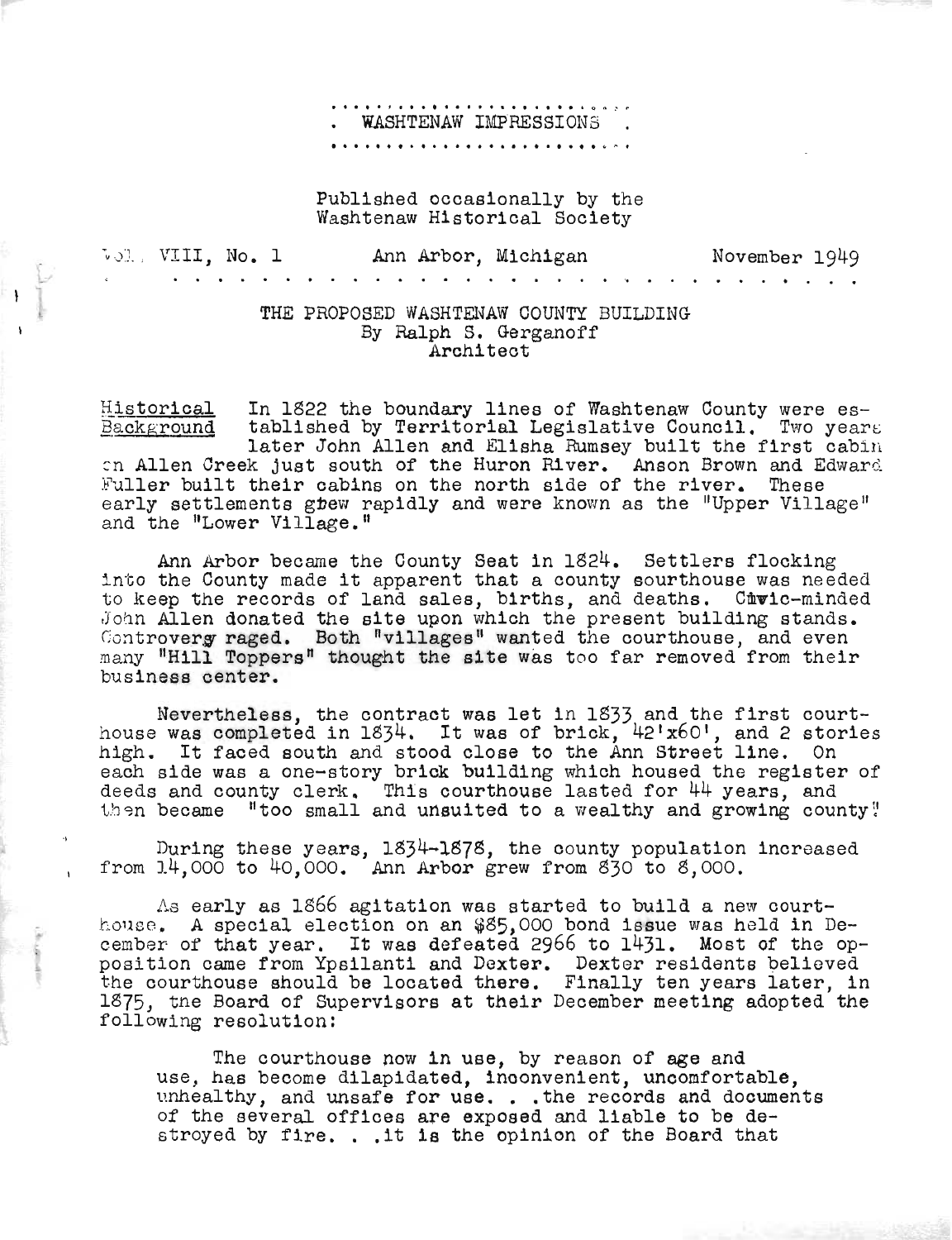public interest and safety and permanent preservation of important records and documents of the several county offices demand the early erection of a new courthouse..."

It was decided to place the question before the voters in the spring election. Fortunately, a fire broke out in the building just before the election. No damage resulted other than charring the walls, but it did awaken interest. When the votes were counted,  $2428$  were for a new courthouse and 2049 opposed. The cornerstone was  $\epsilon$ -20 were for a new courthouse and 2049 opposed. The cornerstone<br>laid on October 25, 1377, and the building was completed in 1378. Laid on October 25, 18/7, and the building was completed in 18/8.<br>It was 80'x127' and cost \$83,000. Now, 71 years later, the second courthouse has become "too small and unsuited to a wealthy and growing county."

Conditions Today In this period,  $1878-1949$ , the population of the county has increased from 40,000 to an estimated 115,000. Ann has increased from 40,000 to an estimated 115,000. Ann<br>Arbor has grown from 8,000 to nearly 40,000. At the present time approximately 90,000 are residing in the cities of Ann Arbor, Ypsilanti, the fringe areas of each, and the corridor between. No other part of the county is so densely populated.

Even so, the courthouse square remains the focal point for the major city street and county highway pattern. Automobile traffic is extremely heavy and parking space is limited. Buildings around this small block are old, dingy, and with few exceptions present a dilapidated appearance. Front foot values of land have declined and the business center has moved to tne 200 S. Main block. It will undoubtedly continue to move farther away and in a southeasterly direction. Changes in both city and county since 1878, and even since 1940, have been tremendous. Trends in population, business, and industry are upward. New patterns of distribution are evident. It is, therefore, proper that other sites, in addition to the present one, be considered when the county's third courthouse is built.

Recent Planning During the past ten years the Board of Supervisors has considered more seriously securing plans for a new building. On March 12, 1945, R. s. Gerganoff, Architect, of Ypsilanti, was commissioned to prepare plans for a county building. Plans were completed on March 6, 1946, and the cost was established at approximately \$2,300,000.

Funds were not available in 1946, and shortly after the voters were asked to express themselves at the following election if they wanted a new county building. The vote was favorable for a new building and the next task was to find a way to finance it. During this period the issue of building a Joint County Building and City Hall was Drought in. The other issue that is to be decided in the near future is whether the County Building is to be built on the same site or on a new location.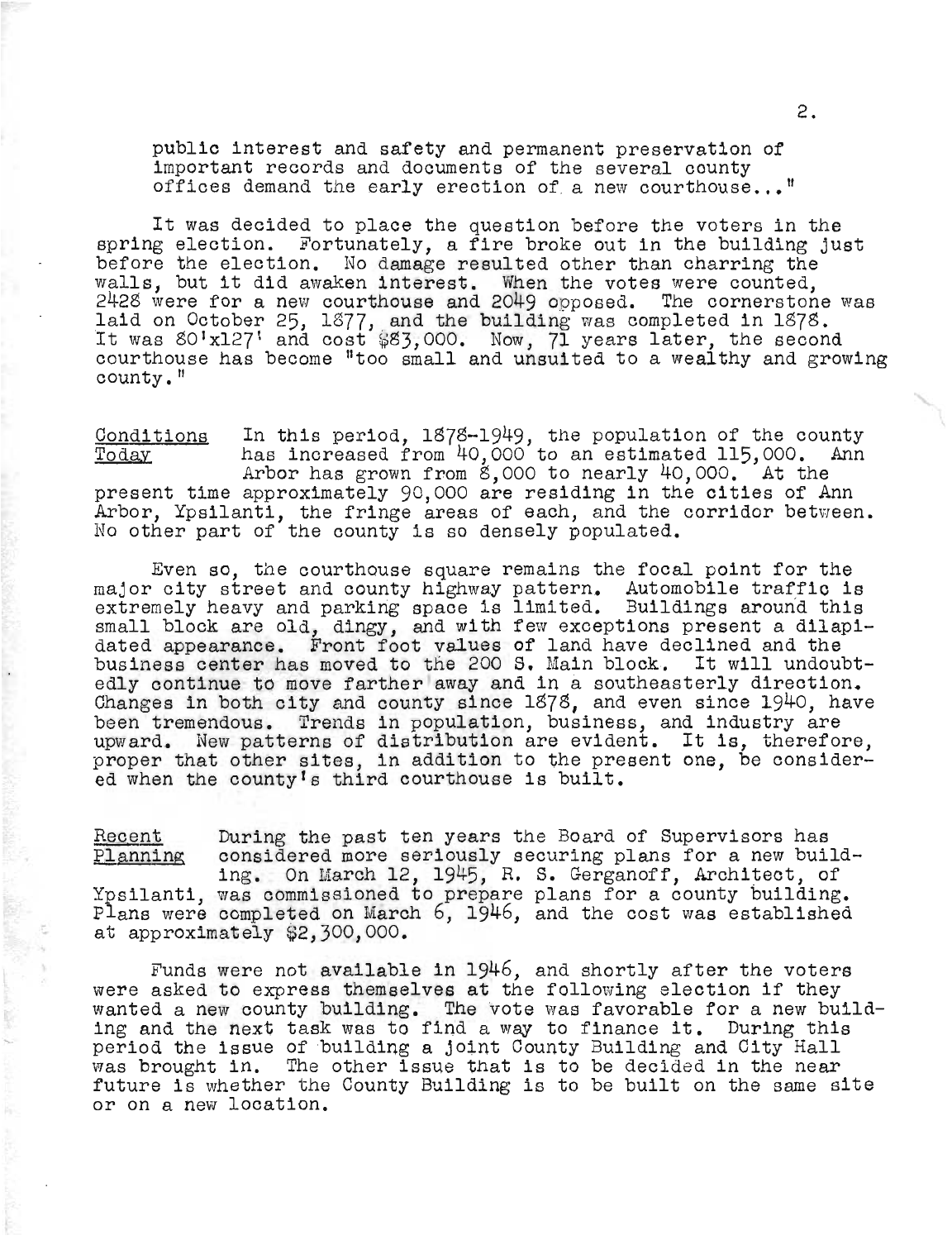Investigating for New<br>Building As soon as the Architect was selected a series of visits were made by the Building Committee to various County Buildings in the State to determine the size, type, cost, and materials to be used.

The Architect also made additional visits to County Buildings in other states, which were serving counties of similar population.

The Architect made a study of the Washtenaw County population, ine Architect made a study of the washtenaw county population,<br>past, present, and future growth. A study was also made of the requirements for each county department, each office, court room, future expansion, and other requirements.

'Iilien all these facts and particulars were assembled and present- ed to the entire body of Supervisors, the Architect was instructed to prepare plans for a 5-story building above sidewalk level and a full basement below the sidewalk level.

The Plans The plans completed on March 6, 1946, for the present building site contain the following accomodations:

Basement (Below the sidewalk and street level) Heating plant Storage vaults for all departments Building maintenance shop General storage rooms Some unassigned areas

Ground Floor (above sidewalk level) School Commissioner Department of Agriculture Health Department Drain Commissioner Department of Weights and Measures

This floor has a wide corridor in the center connecting Main Street and Fourth Avenue entrances on sidewalk level. This floor is also accessible at the Ann Atreet entrance at sidewalk level and at the Huron Street entrance from the landing at the ma1n entrance.

First Floor

County Clerk County Treasurer Recorder of Deeds County Auditor

This floor has the main entrance of the building on Huron Street with broad steps and terrace approach on the outside.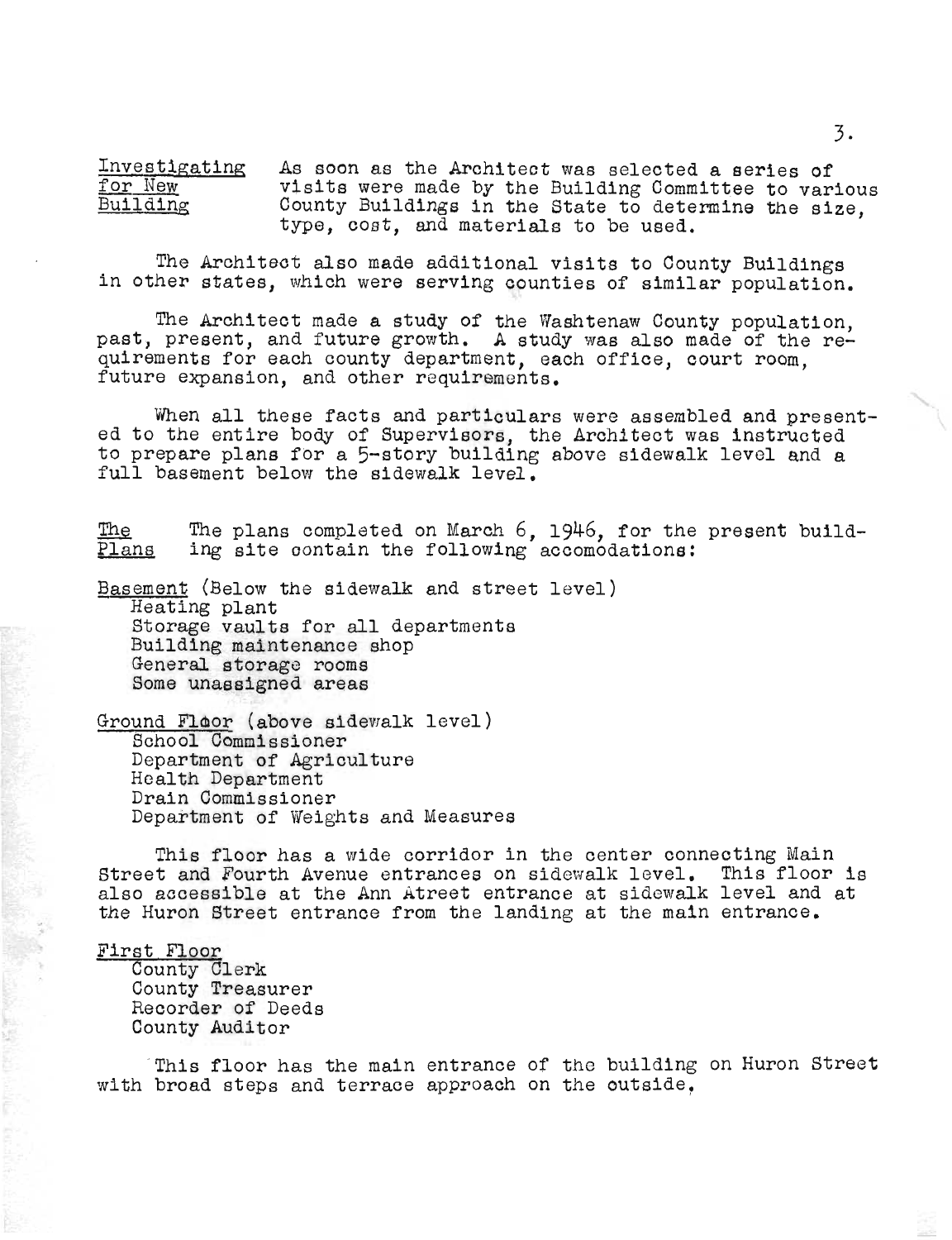Second Floor 2 Main Circuit Court Rooms 2 Judges<sup>1</sup> Chambers and Secretaries 2 sets of Jury Rooms 2 sets of Bailiff Rooms 2 Conference Rooms 2 Court Reporter Rooms 2 Prison Cell Rooms OJ. erk of the Court Friend of the Court Probation Officers Prosecutor's Offices Jury Assembly Room Attorney1s Lounge Room Court Library Third Floor Probate Court Room Probate Record Room Probate Judge1s Office Probate Court work space<br>Probation Officer's Room<br>Juvenile Court Room County Agent 2 Jury Deliberation· Rooms 2 Jury Rooms for men 2 Jury Rooms for women 1 Press Room I Conference Room Fourth Floor<br>- Board of Supervisors' Assembly Room Board of Supervisors' Lounge 2 Conference Rooms for Supervisors Meeting Room for about 200 Hearing Room for about 30 Historic Room - space Poor Commission - space Women's Pension  $-$  space Welfare Bureau - space Red Cross Room - space Fifth Floor and Roof<br>Fan rooms Elevator machinery Construction of The structure is of fireproof materials. Exterior is

Building of limestone. Windows and exterior doors are to be of bronze or aluminum. Interior floors are to be of terrazzo finish on lower floor and asphalt tile on other floors. Toilet accomodations are provided on all floors. There will be two elevators from basement to roof. Finish woodwork is to be of hard wood. Air conditioning is to be provided for the